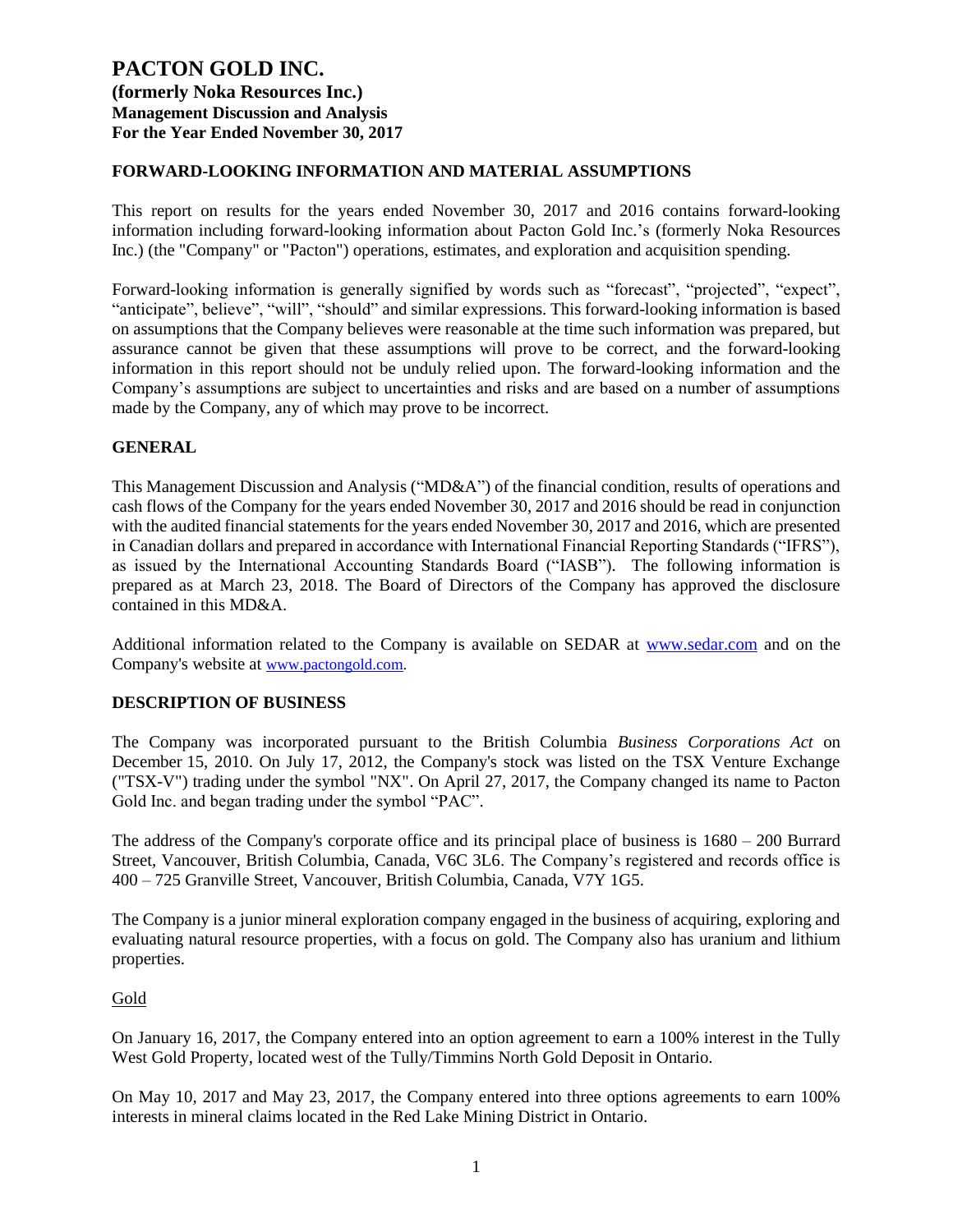#### Uranium

The Company's uranium exploration strategy is focused in relatively underexplored areas of the Athabasca Basin Region of northern Saskatchewan, targeting favourable geology and structure amenable to near surface, unconformity-style uranium mineralization. Pacton holds a 40% interest in the Carpenter Lake Property, which is under joint venture with ALX Uranium Corp. ("ALX"). ALX exercised their option to earn a 60% interest in November 2014 and acts as the operator.

The Company has not yet determined whether its gold or uranium properties contain reserves that are economically recoverable. The recoverability of amounts shown for resource properties and related deferred exploration expenditures are dependent upon the discovery of economically recoverable reserves, confirmation of the Company's interest in the underlying mineral claims, the ability of the Company to obtain necessary financing to complete the development of the resource properties and upon future profitable production or proceeds from the disposition thereof.

### **EXPLORATION PROJECTS**

#### Tully West Gold Property

On January 16, 2017, the Company entered into an option agreement to earn a 100% interest in the Tully West Gold Property. The Tully West Gold Project hosts the western extension of the Tully Gold Deposit and is situated approximately 33 kilometres northeast of Timmins, Ontario. Under the terms of the agreement, the Company must make cash payments and issue common shares of the Company as follows:

- Issue 1,300,000 common shares of the Company (issued on January 25, 2017 and valued at \$117,000) and pay \$25,000 (paid) within five days of approval by the TSX-V, which was received January 25, 2017;
- Issue 1,300,000 common shares of the Company on or before January 25, 2018 (issued);
- Pay \$80,000 on or before February 15, 2018 (paid); and
- Issue 1,300,000 common shares of the Company and pay \$110,000 on or before January 25, 2019.

If the Company completes an equity financing for gross proceeds in excess of \$1,000,000 (excluding flowthrough proceeds), the remaining option payments are due within ten days of closing of the equity financing.

The Company must also incur exploration expenditures as follows:

- \$250,000 on or before January 16, 2018 (incurred);
- An additional \$500,000 on or before January 25, 2019; and
- An additional \$500,000 on or before January 25, 2020.

The vendors retain a 2.5% net smelter return royalty ("NSR"), of which two-fifths (1%) can be repurchased by the Company for an aggregate \$1,000,000.

On June 21, 2017, the Company announced assay results from the first two drill holes from its reconnaissance exploration program on the Tully West Gold Project. Four holes totaling 1,149 metres (or "m") were drilled. Step out drilling in 2013 by SGX Resources Inc. ("SGX") encountered high grade gold mineralization in drill hole #13-38, which intersected 36.7 g/tonne (or "g/t") Au (uncut) over 6.3 metres, 185 metres vertically below surface. This intercept occurred approximately 300 metres west of the previously established limits of the Tully Gold Deposit. Coarse visible gold was observed in the drill hole within a broad zone of mineralized quartz and carbonate veining within the host altered volcanic tuff, identical to the main Tully Deposit to the east.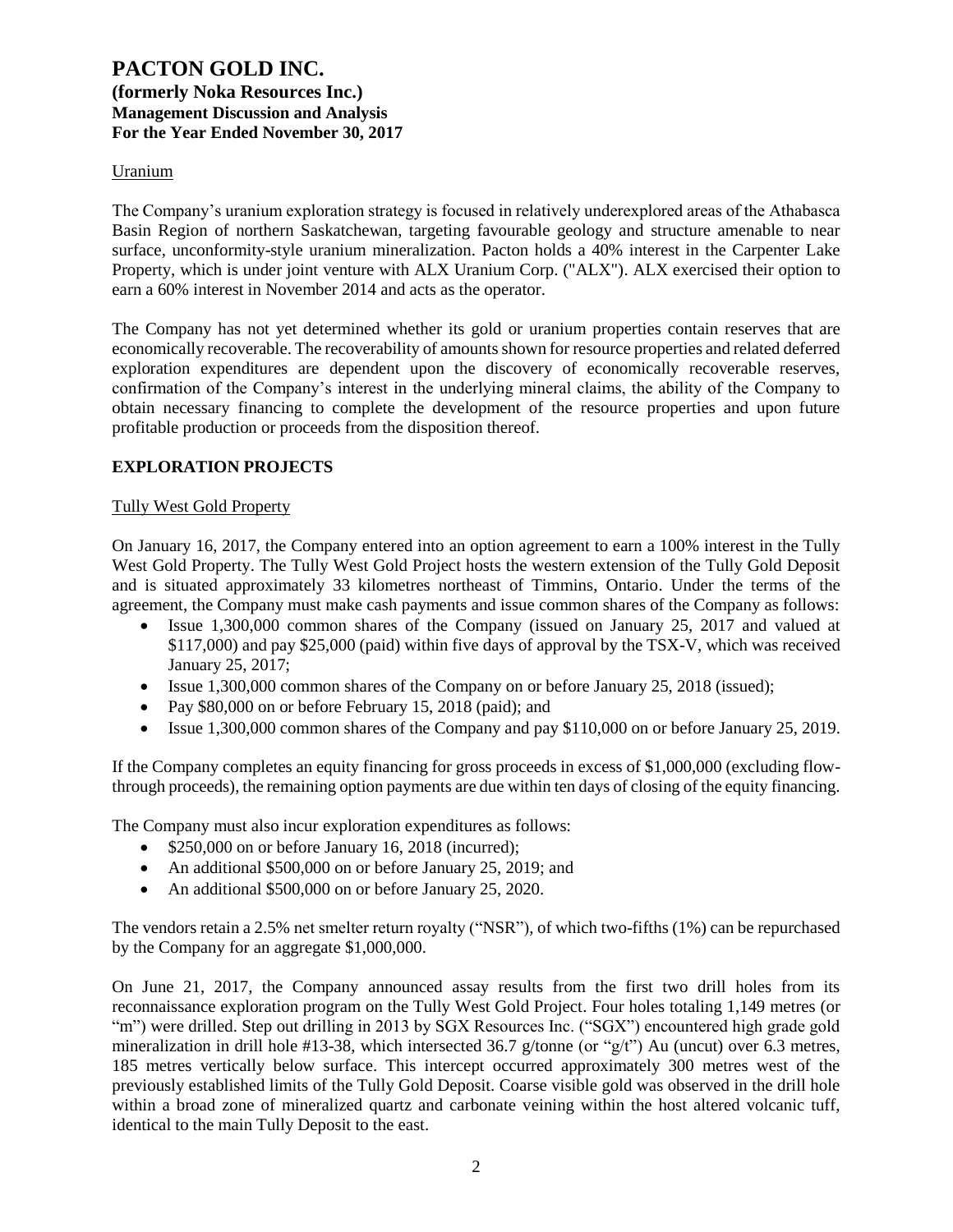The drill campaign was designed to initially validate historical intercepts with step out holes to the east and west, and to also confirm continuity of mineralization. The first two drill holes successfully identified 9 disparate auriferous en echelon vein systems and validated the historical intercepts and the presence of a gold system at depth.

The first drill hole, PAC-17-01, was spotted approximately 4.0 m south of drill hole SGX-13-38 and was designed to twin the previous drill hole. Drill hole PCA-17-01 encountered multiple en echelon auriferous quartz carbonate vein zones hosted within a mafic tuff dipping approximately 60 degrees north (see table below). Positive drill results from PAC-17-01 yielded 6.75 g/t Au over 0.8 m from 145.0 m to 145.8 m and 3.97 g/t Au over 0.5 m from 220.0 m to 220.5 m (see table below).

| <b>PAC-17-01</b> | <b>From</b><br>(m) | <b>To</b><br>(m) | Width<br>$(m)$ * | <b>Vertical</b><br>Depth<br>(m) | Grade<br>$g/t$ Au |
|------------------|--------------------|------------------|------------------|---------------------------------|-------------------|
|                  | 100.5              | 102.0            | 1.5              | 85                              | 2.43              |
|                  | 110.0              | 111.0            | 1.0              | 93                              | 1.30              |
|                  | 119.0              | 121.3            | 2.3              | 100                             | 1.66              |
|                  | 145.0              | 145.8            | 0.8              | 122                             | 6.75              |
|                  | 150.0              | 150.5            | 0.5              | 127                             | 1.53              |
|                  | 154.0              | 154.6            | 0.6              | 130                             | 1.60              |
|                  | 220.0              | 220.5            | 0.5              | 185                             | 3.97              |
|                  | 225.4              | 226.9            | 1.5              | 188                             | 1.77              |
|                  | 367.1              | 368.0            | 0.9              | 304                             | 1.23              |

\*Drilled widths are currently reported. True widths are not known at this time.

Drill hole PAC-17-02 was spotted and drilled 25 metres east of PAC-17-01 and encountered 5.55 g/t Au over 2.5 m from 98.0 m to 100.50 m, including 18.3 g/t Au over 0.7 m from 98.8 m to 99.5 m. As with drill hole PAC-17-01, the second drill hole PAC-17-02 also intersected stacked multiple en echelon quartz carbonate vein systems hosting gold.

| <b>PAC-17-02</b> | <b>From</b><br>(m) | To<br>(m) | Width<br>$(m)$ * | <b>Vertical</b><br>Depth<br>(m) | Grade<br>$g/t$ Au |
|------------------|--------------------|-----------|------------------|---------------------------------|-------------------|
|                  | 76.7               | 78.1      | 1.4              | 63                              | 1.28              |
|                  | 98.0               | 100.5     | 2.5              | 82                              | 5.55              |
| "including"      | 98.8               | 99.5      | 0.7              | 81                              | 18.3              |
|                  | 101.7              | 102.6     | 0.9              | 85                              | 2.60              |
|                  | 162.0              | 170.0     | 8.0              | 140                             | 0.95              |
| "including"      | 164.0              | 165.0     | 1.0              | 137                             | 2.54              |
| "including"      | 168.0              | 170.0     | 2.0              | 140                             | 1.16              |
|                  | 194.5              | 195.0     | 0.5              | 162                             | 2.29              |
|                  | 225.0              | 226.0     | 1.0              | 187                             | 2.40              |
|                  | 231.6              | 232.1     | 0.5              | 193                             | 1.82              |
|                  | 339.8              | 347.6     | 7.8              | 296                             | 0.43              |
|                  | 377.5              | 378.0     | 0.5              | 325                             | 2.0               |

\*Drilled widths are currently reported. True widths are not known at this time.

Drill hole PAC-17-03 deviated and was terminated at 216 metres in the ultramafic footwall. This hole did, however, encounter a quartz carbonate vein system with appreciable sulphides from 102.6 to 109.8 metres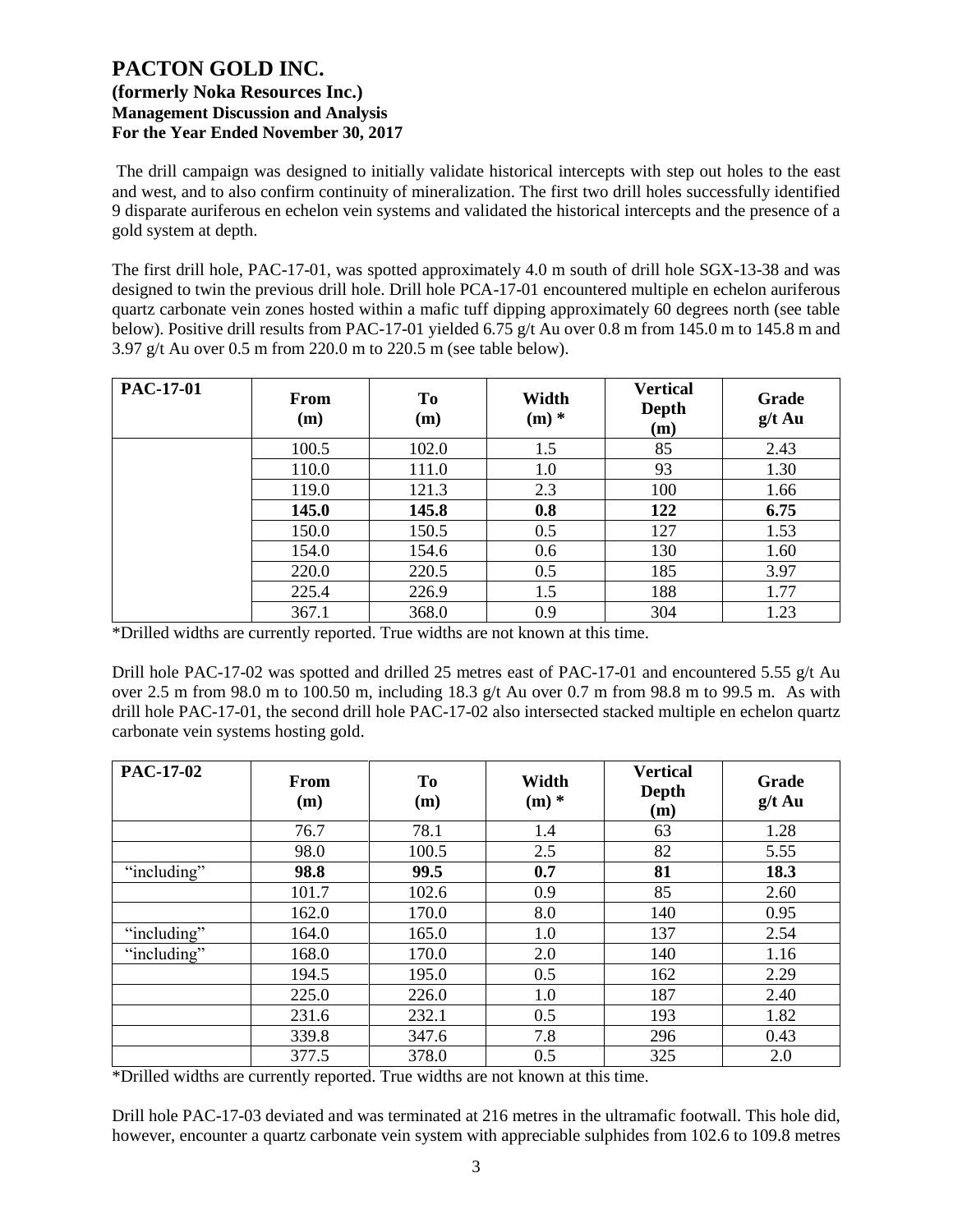and returned an intercept of **.70 g/t Au over 7.2 metres**. Drill hole PAC-17-04 was collared approximately 2 metres north of PAC-17-03 and encountered the favourable stratigraphy (mafic tuff) hosting auriferous quartz carbonate veins, with an intercept from 98.5 to 101.0 metres of **.56 g/t Au over 2.5 metres**. The drill hole, however, was terminated early at 114 metres after intersecting an impenetrable sand seam. The program was concluded at this point based upon budgetary considerations.

The host volcanic tuff unit is readily detectible by geophysics and has been traced for over 2,000 m in both eastern and western directions away from the main deposit. The Tully Deposit is interpreted to be a series of auriferous shallow dipping (extensional or ladder) stacked vein sets within a sub vertical competent mafic tuff host that is bounded by ultramafic volcanic rocks to the south and sediments to the north. This host sequence of rocks all lie within a regional east-west fault corridor, a northern splay from the Porcupine-Destor Fault. The Tully Gold Deposit has been drilled over a 1,000 m strike length to date, and to depths of over 600 m, remaining open along strike and to depth. The Creighton property, which is the western extension of the Tully Deposit, currently possesses an additional 480 m striking to the southwest of the current drilling to the southern claim boundary.

This program was carried out under the supervision of Peter Caldbick, P.Geo., of Pacton Gold Inc., the qualified person responsible for the technical information presented above.

The drill core was split with half sent to an accredited laboratory, Actlabs in Timmins, Ontario, and fire assayed with an AA and gravimetric finish. Whole metallic assays are performed on samples containing visible gold. Check assays were also performed on pulps and rejects, as well, blanks and standards were inserted into the sample stream for QA/QC purposes.

#### Red Lake Project

On May 10, 2017, the Company entered into an option agreement to earn a 100% interest in 34 mineral claims and 2 mineral patents in the Red Lake Mining District, located in Ontario. Under the terms of the agreement, the Company must make cash payments and issue common shares of the Company as follows:

- Issue 1,200,000 common shares of the Company (issued and valued at \$168,000) and pay \$75,000 (paid) within five days of approval by the TSX-V, which was received on May 19, 2017;
- Issue 1,000,000 common shares of the Company and pay \$75,000 on or before May 19, 2018;
- Issue 1,000,000 common shares of the Company and pay \$75,000 on or before May 19, 2019; and
- Issue 1,000,000 common shares of the Company and pay \$75,000 on or before May 19, 2020.

The vendor retains a NSR varying from 0.25% to 2.25%, of which one-half can be repurchased by the Company, at a rate of \$250,000 per 0.25%.

On May 23, 2017, the Company entered into an option agreement to earn a 100% interest in 14 mineral claims in the Red Lake Mining District, located in Ontario. Under the terms of the agreement, the Company must make cash payments and issue common shares of the Company as follows:

- Issue 300,000 common shares of the Company (issued and valued at \$42,000) and pay \$16,000 (paid) within five days of approval by the TSX-V, which was received on May 26, 2017;
- Pay \$12,000 on or before May 26, 2018;
- Pay \$16,000 on or before May 26, 2019; and
- Pay \$26,000 on or before May 26, 2020.

The claims are subject to an underlying 2% NSR.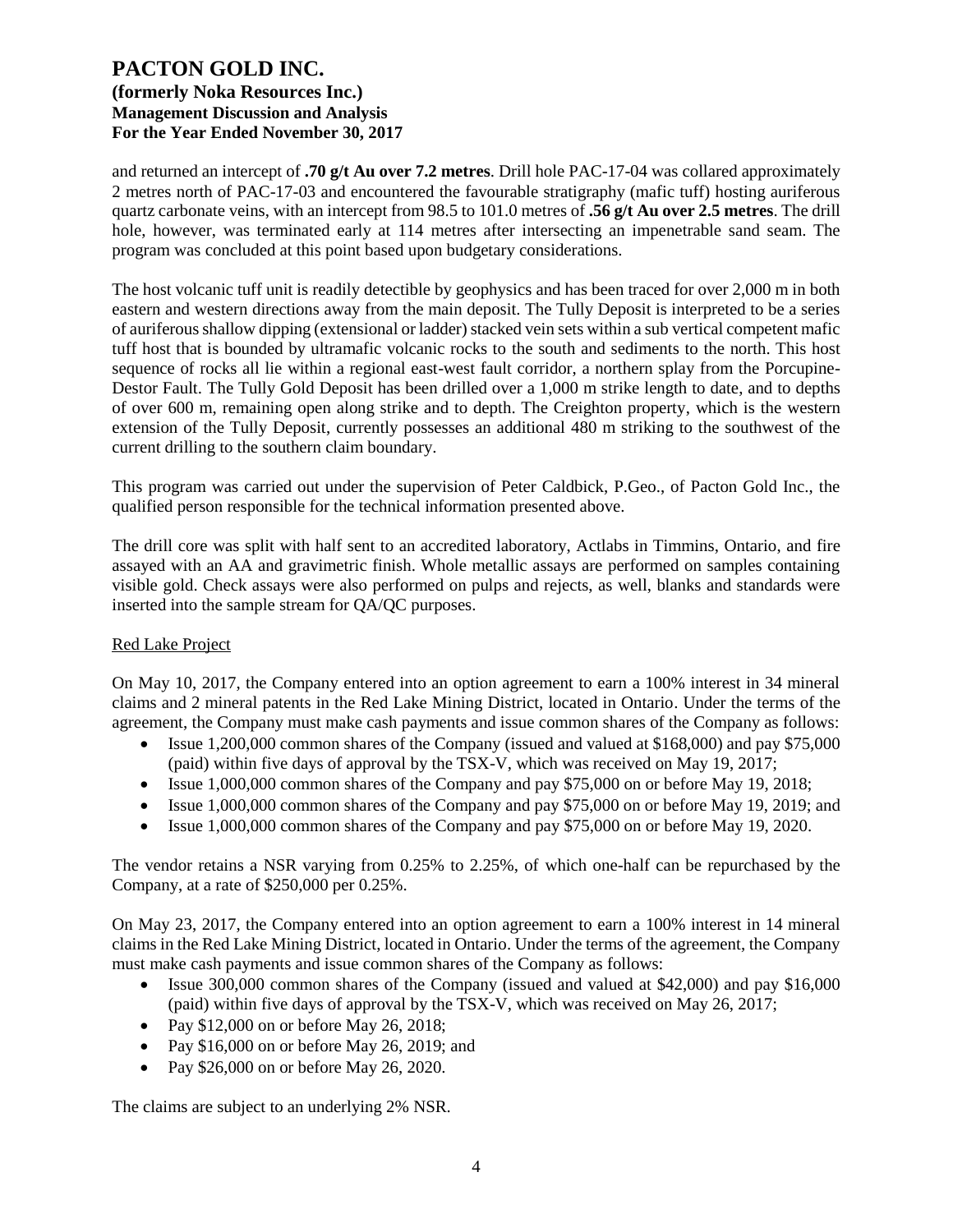On May 23, 2017, the Company entered into an additional option agreement to earn a 100% interest in 30 additional mineral claims in the Red Lake Mining District, located in Ontario. Under the terms of the agreement, the Company must make cash payments and issue common shares of the Company as follows:

- Issue 2,500,000 common shares of the Company within five days of approval by the TSX-V, which was received on May 26, 2017 (issued and valued at \$350,000);
- Pay \$100,000 on or before May 26, 2018; and
- Pay \$150,000 on or before May 26, 2019.

The vendors retain a 2.5% NSR, of which two-fifths (1%) can be repurchased by the Company for \$1,500,000.

#### Birch Gold Project

On March 10, 2017, the Company entered into an option agreement to earn a 100% interest in the Birch Gold Property, located in Ontario. Under the terms of the agreement, the Company must make cash payments and issue common shares of the Company as follows:

- Issue 900,000 common shares of the Company within five days of approval by the TSX-V, which was received on March 22, 2017 (issued and valued at \$81,000);
- Pay \$75,000 by April 21, 2017 (paid);
- Issue 900,000 common shares of the Company and pay \$75,000 on or before March 22, 2018;
- Issue 900,000 common shares of the Company and pay \$75,000 on or before March 22, 2019;
- Issue 900,000 common shares of the Company and pay \$75,000 on or before March 22, 2020; and
- Issue 900,000 common shares of the Company and pay \$75,000 on or before March 22, 2021.

The Company must also incur exploration expenditures as follows:

- \$150,000 on or before March 22, 2018;
- An additional \$300,000 on or before March 22, 2019;
- An additional \$350,000 on or before March 22, 2020; and
- An additional \$500,000 on or before March 22, 2021.

The Property is subject to a 2% NSR.

On March 10, 2017, the Company entered into an option agreement to earn a 100% interest in the Uchi Gold Property, located in Ontario. Under the terms of the agreement, the Company must make cash payments and issue common shares of the Company as follows:

- Issue 250,000 common shares of the Company within five days of approval by the TSX-V, which was received on March 22, 2017 (issued and valued at \$22,500);
- Pay \$15,000 by April 21, 2017 (paid);
- Issue 250,000 common shares of the Company and pay \$15,000 on or before March 22, 2018;
- Issue 250,000 common shares of the Company and pay \$15,000 on or before March 22, 2019;
- Issue 250,000 common shares of the Company and pay \$15,000 on or before March 22, 2020; and
- Issue 250,000 common shares of the Company and pay \$15,000 on or before March 22, 2021.

The vendor retains a 2.5% NSR, of which two-fifths (1%) can be repurchased by the Company for an aggregate \$1,000,000 within 180 days of a public announcement of a positive feasibility study on the project.

The Company determined it would not make the option payments due March 22, 2018. An impairment charge of \$211,820 was recognized in net loss for the year ended November 30, 2017.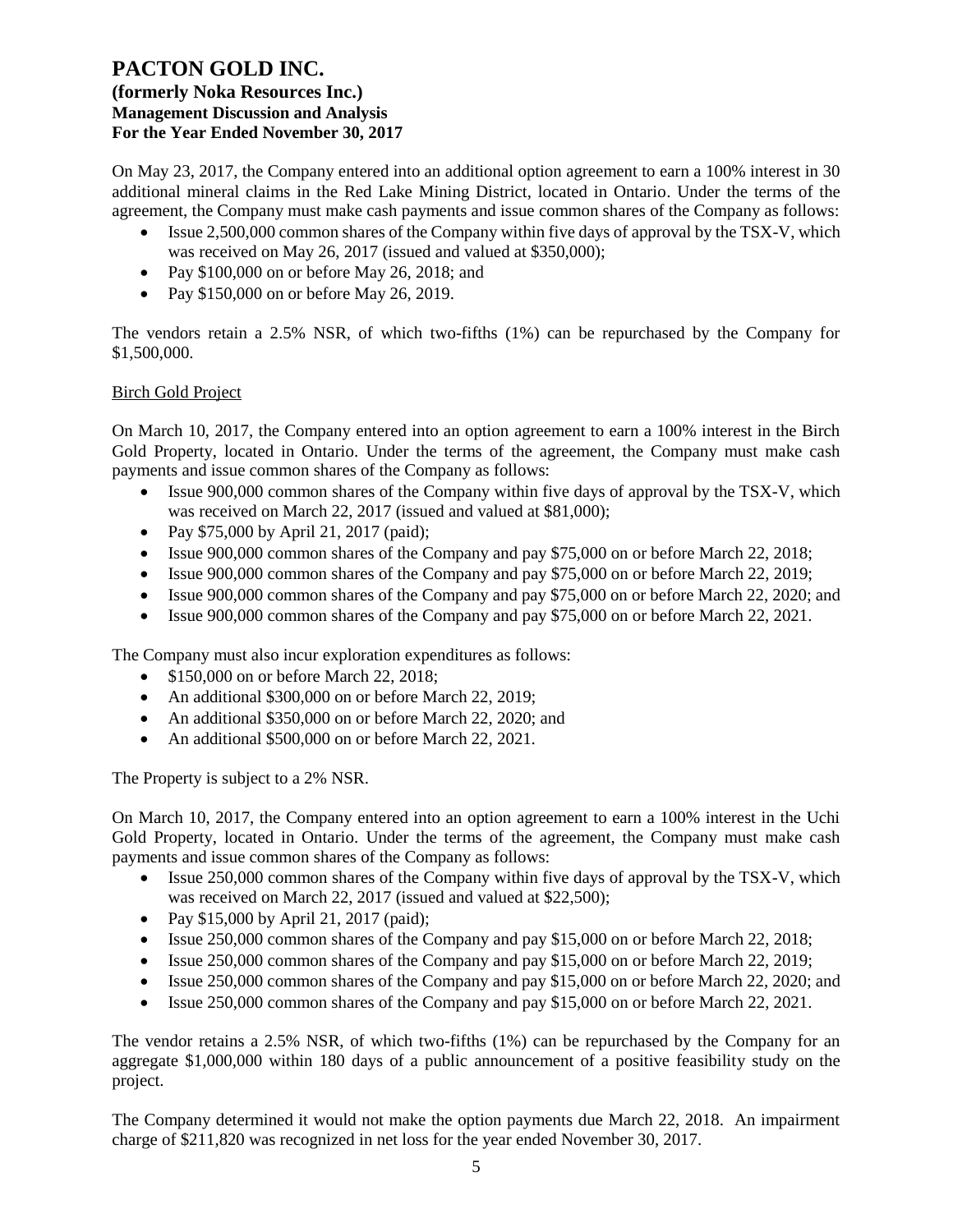### **(formerly Noka Resources Inc.) Management Discussion and Analysis For the Year Ended November 30, 2017**

#### Lincoln Property

On April 21, 2016, and as amended June 15, 2016, the Company entered into an option agreement to acquire a 100% interest in the Lincoln Property, a lithium project in Nevada. Consideration for the option is as follows:

- Issue 1,500,000 common shares to the optionor upon acceptance of the transaction by the TSX-V (issued on July 4, 2016 and valued at \$195,000); and
- Cash payment of \$50,000 within five days of acceptance by the TSX-V (paid).

The Lincoln project is located near the northwest flank of Albermarle's Silver Peak mine, the only lithium producer in North America. In 1982, a nearby United States Geological Survey drill hole reported 930 ppm lithium at a depth of 100 feet (30 metres). (Source: USGS Open-File Report 82-415, 1982).

On September 12, 2016, the Company announced results from its initial sampling program. A total of 24 surface samples were taken using augers and hand equipment to a maximum depth of approximately 2 m. Samples consisted of white salts, brown and green clays, as well as coarse-grained sands.

The samples results ranged from 87 ppm Li to 380 ppm Li and on a preliminary basis seem to define six distinct regions of anomalous lithium, which likely has been generated by evaporative concentration of lithium drawn from underlying brines.

| <b>Sample ID</b>   | Lithium (ppm) |
|--------------------|---------------|
| CLT16-02-01        | 250           |
| CLT16-02-02        | 210           |
| CLT16-03-01        | 180           |
| CLT16-02-02        | 180           |
| CLT16-04-01        | 380           |
| CLT16-04-02        | 200           |
| CLT16-04-03        | 180           |
| CLT16-05-01        | 190           |
| CLT16-05-02        | 87            |
| CLT16-06-01        | 310           |
| CLT16-06-02        | 300           |
| CLT16-62-03        | 220           |
| CLT16-07-01        | 140           |
| CLT16-07-02        | 150           |
| CLT16-02-03        | 140           |
| CLT16-08-01        | 160           |
| CLT16-08-02        | 130           |
| CLT16-12-01        | 260           |
| <b>CLT16-12-02</b> | 240           |
| CLT16-12-03        | 280           |
| CLT16-13-01        | 130           |
| CLT16-13-02        | 170           |
| CLT16-13-03        | 100           |
| CLT16-16-14        | 180           |

In light of the highly anomalous lithium values encountered in surface pits and auger holes, with some values exceeding 300 ppm, the Company will commence leaching tests on surface clay samples to be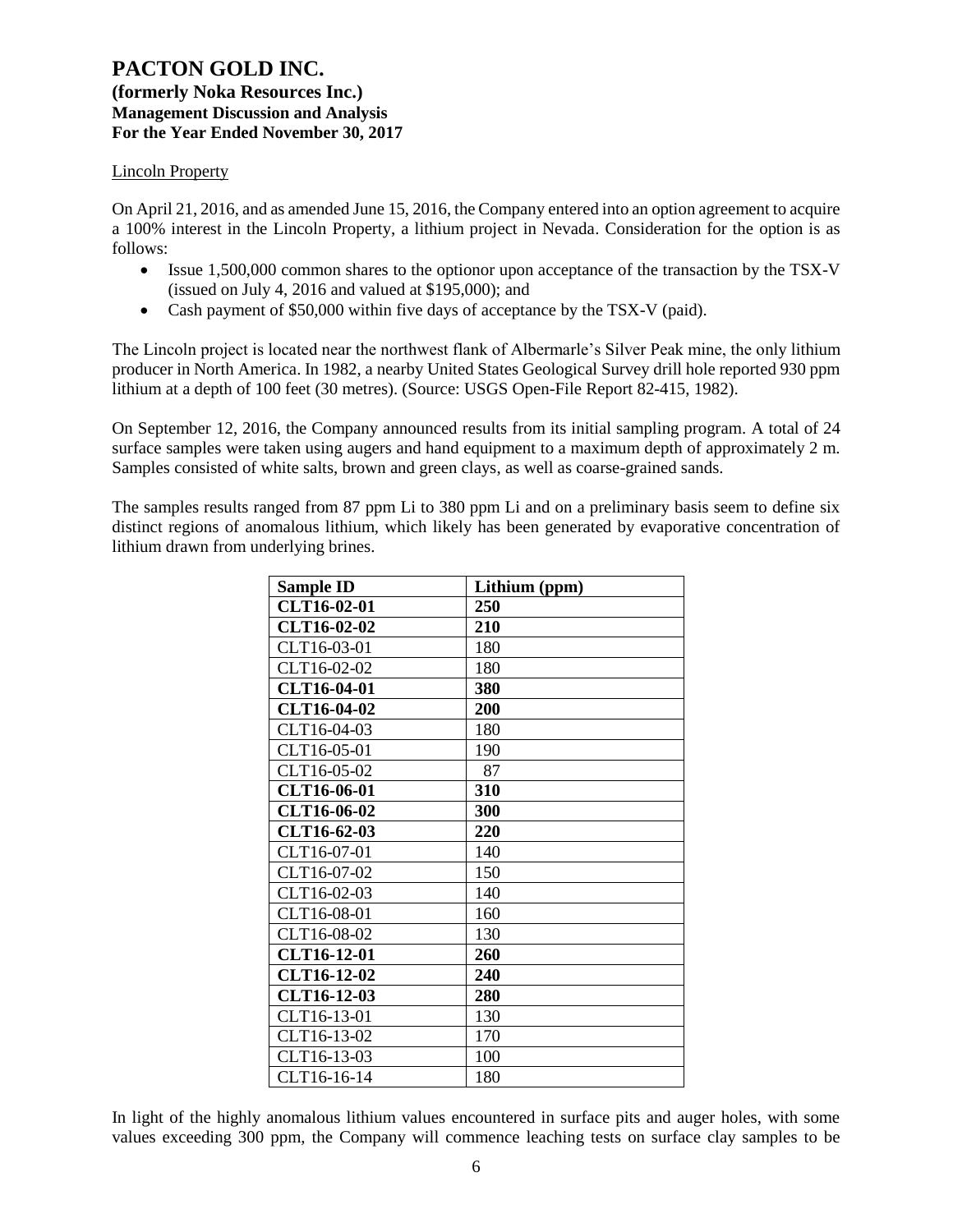followed, if warranted, with an auger drilling program to test lithium concentrations in clays down to a depth of approximately 75 m.

The samples were analyzed for lithium content by WETLAB Western Environmental Testing Laboratory in Sparks, Nevada, an EPA-accredited independent laboratory. Samples were analyzed using Standard Methods for the Examination of Water and Wastewater, online edition, Methods for Determination of Organic Compounds in Drinking Water, EPA‐600/4‐79‐020, and Test Methods for Evaluation of Solid Waste, Physical/Chemical Methods (SW846). All samples contained lithium levels that were significantly above the detection reporting levels.

At November 30, 2016, the Company determined that the value of the Property was impaired. The Property was written down to \$100,000. On January 1, 2017, and as amended on July 11, 2017 and March 14, 2018, the Company reached an agreement to sell the Property for \$100,000. The purchaser is required to pay the \$100,000 by June 30, 2018.

#### Duxbury Property

On June 28, 2016, and as amended March 10, 2017, the Company entered into an option agreement to acquire a 100% interest in the Duxbury Property, a lithium project in Quebec. Consideration for the option was the issuance of 1,000,000 common shares to the optionor within five days of acceptance of the transaction by the TSX-V (issued on July 6, 2016 and valued at \$130,000).

The vendor retains a 2% NSR, of which the Company may repurchase one-half (1%) for \$1,000,000.

The Duxbury Property consists of 21 mineral claim cells totalling approximately 1,107 hectares and is accessible by the James Bay Highway. Geologically, the Property is underlain by the Lower Eastmain greenstone belt that is locally represented by volcanic and volcano-sedimentary rocks, which have been metamorphosed to amphibolite facies. The Lower Eastmain greenstone belt is also prospective for gold mineralization.

At November 30, 2017, the Duxbury property was written down to \$nil.

#### Columbus Property

On November 20, 2015, the Company entered into an agreement to earn a 100% interest in the Columbus Property, located in the Big Smoky Valley, Esmeralda County, Nevada. Under the terms of the agreement, the Company was required to make cash payments and issue common shares of the Company as follows:

- Issue 3,200,000 common shares of the Company (issued on November 24, 2015 and valued at \$128,000);
- Pay \$100,000 on or before December 31, 2016;
- Pay \$150,000 on or before December 31, 2017; and
- Pay \$200,000 on or before December 31, 2018.

The Company was required to incur a minimum of \$1,000,000 in exploration expenditures by November 20, 2018. The vendors retained a 1% NSR on the Property, of which one-half (0.50%) could be repurchased by the Company for \$1,000,000.

At November 30, 2016, the Company determined it would not make the \$100,000 option payment due on December 31, 2016. Accordingly, the Property was written down to \$nil.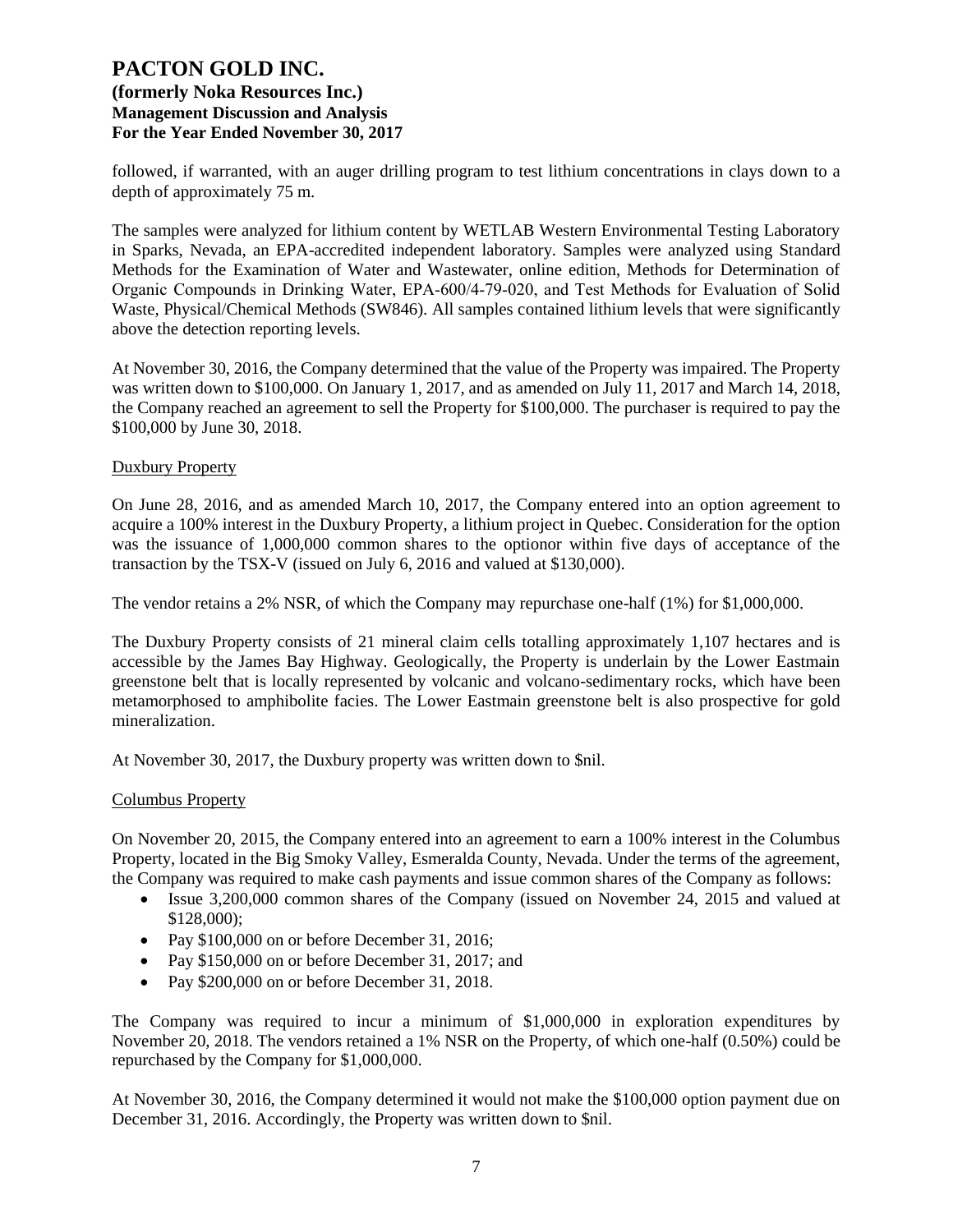## **(formerly Noka Resources Inc.) Management Discussion and Analysis For the Year Ended November 30, 2017**

### Carpenter Lake Property

On May 28, 2013, the Company entered into an agreement to acquire a 100% interest in 34 mineral claims located in the Athabasca Basin Region of northern Saskatchewan. Consideration for the acquisition was the issuance of 200,000 common shares (issued and valued at \$380,000). The Company paid a finder's fee of 10,000 common shares (issued and valued at \$19,000).

On January 13, 2014, the Company granted an option to Alpha Exploration Inc. ("Alpha", now ALX) to earn a 60% interest in the Company's Clearwater/Carpenter Lake property. Under the terms of the agreement, ALX was required to make cash and share payments as follows:

- Cash payment of \$12,500 upon approval of the agreement by the TSX-V (received);
- Issuance of 100,000 common shares within 10 days of approval by the TSX-V (received and valued at \$59,000);
- Cash payment of \$12,500 and issuance of 100,000 common shares on the first anniversary of approval by the TSX-V:
- Cash payment of \$12,500 and issuance of 100,000 common shares on the second anniversary of approval by the TSX-V; and
- Cash payment of \$12,500 and issuance of 100,000 common shares on the third anniversary of approval by the TSX-V.

Alpha must also incur a total of \$1,250,000 in exploration expenditures on the property as follows:

- \$250,000 by the first anniversary of approval by the TSX-V;
- A further \$250,000 by the second anniversary of approval by the TSX-V; and
- A further \$750,000 by the third anniversary of approval by the TSX-V.

On November 6, 2014, ALX provided the Company with its Notice of Exercise on the option to earn a 60% interest in the Clearwater/Carpenter Lake Property. The Company received the \$37,500 in cash payments due from the first through third anniversaries and the 300,000 common shares (valued at \$27,000). A joint venture was formed between ALX (60%) and Pacton (40%) for the further development of the property, with ALX serving as the operator.

Presently, the property is subject to a NSR of 2%, which is owed to the original vendors (the "Underlying NSR"). The Underlying NSR rate was reduced from 5% to 2% by Pacton through the issuance of 300,000 common shares of the Company on October 27, 2014 (valued at \$90,000).

At November 30, 2016, the Company determined that the value of the Property was impaired due to a lack of recent exploration work by Alpha (now ALX). The Property was written down to \$226,000, which is the Company's estimated realizable value of the Property. Management intends to further explore the Property either on its own or in partnership with ALX.

#### Lodge Pole Project

On April 15, 2014, the Company entered into two option agreements to earn a 100% interest in the Lodge Pole Point Project, located in the Athabasca Region of northern Saskatchewan. The terms of the agreement were revised on April 10, 2015 and July 27, 2016. Under the terms of the revised agreement, the Company must make cash payments and issue common shares of the Company as follows:

- Issue 600,000 common shares of the Company (issued on April 24, 2014 and valued at \$600,000);
- Pay \$50,000 on or before April 15, 2015 (paid); and
- Pay \$20,000 on or before December 1, 2016; and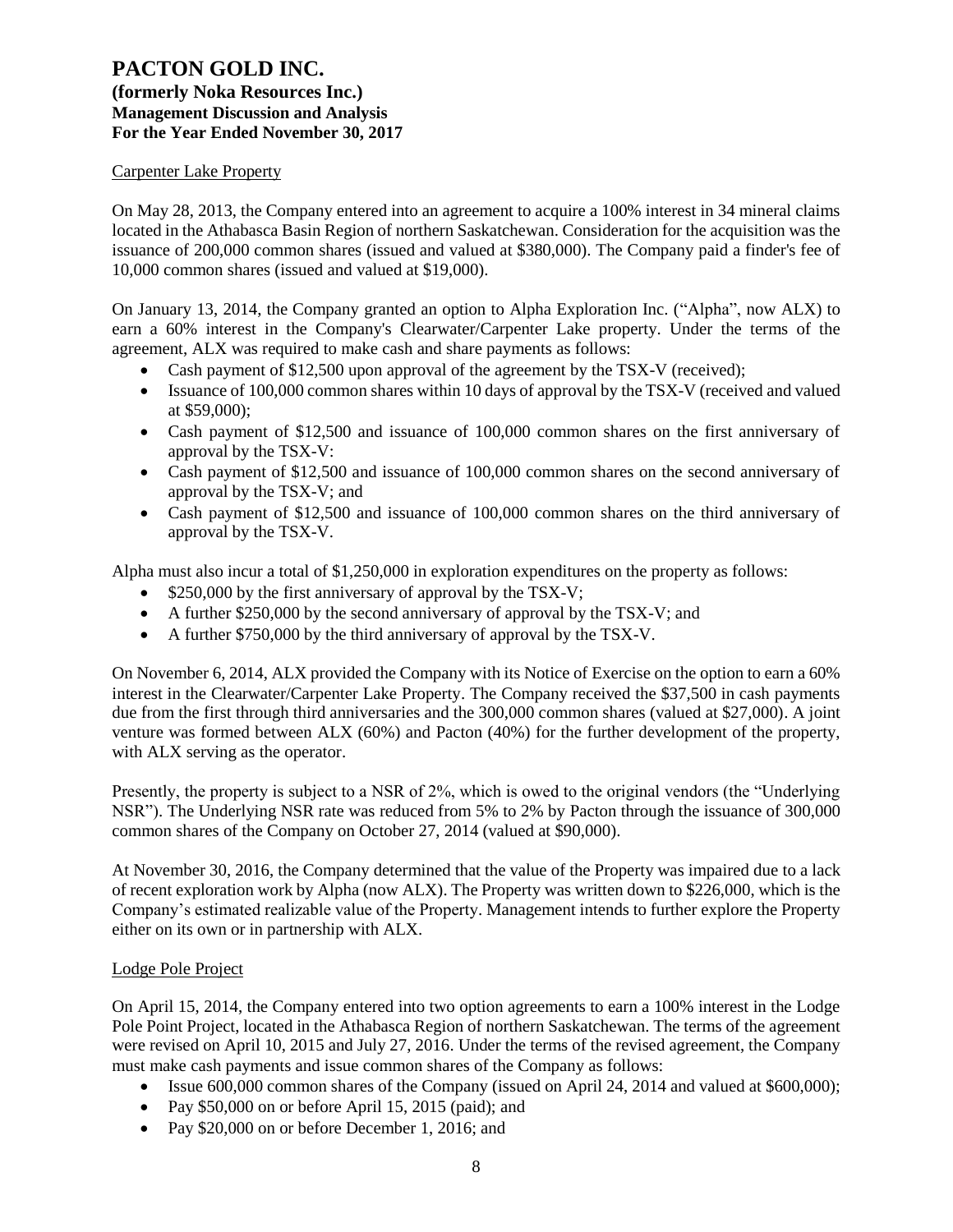**(formerly Noka Resources Inc.) Management Discussion and Analysis For the Year Ended November 30, 2017**

• Pay \$20,000 annually, beginning on April 1, 2017, as non-refundable advance NSR royalty payments.

The vendors retain a 1% NSR on the Property, of which one-half (0.50%) can be repurchased by the Company for an aggregate \$3,000,000.

At November 30, 2016, the Company determined it would not make the \$20,000 option payment due on December 1, 2016. Accordingly, the Property was written down to \$nil.

#### Corning Creek Property

On April 20, 2011, and as amended December 31, 2011, the Company entered into an option agreement to acquire a 100% interest in the mineral claims comprising the Corning Creek Property, except for mineral claim 831925, subject to a 2% NSR. Consideration for the option was as follows:

- Cash payment of \$35,000 (paid) within 10 days of the Company's shares being listed on the TSX-V (July 17, 2012); and
- Issuance 20,000 common shares (issued and valued at \$40,000).

The Company has the sole and exclusive option to purchase the NSR at a purchase price of \$1,000,000 for each percentage point bought back during the five-year period commencing from the date upon which the property is put into commercial production.

On June 29, 2011, the Company entered into an option agreement to earn a 100% interest in mineral claim 831925, which forms part of the Corning Creek Property. Consideration for the option was a cash payment of \$5,000 (paid) within 10 days of the Company's share being listed on the TSX-V.

The option agreement is subject to a 3% NSR. The Company can acquire the first 2% of the NSR by paying \$500,000 for each percentage point bought back. The final 1% can be purchased, for a negotiated amount, after commercial production commences.

During the year ended November 30, 2014, the Corning Creek Property was deemed to be impaired and written down to \$1. During the year ended November 30, 2017, the Corning Creek Property was written down to \$nil.

## **RESULTS OF OPERATIONS**

#### **Year Ended November 30, 2017**

During the year ended November 30, 2017, the Company reported a net loss of \$1,649,668 (2016 - \$2,235,023). The Company's loss included expenditures as follows:

- Consulting fees of \$752,811 (2016 \$210,246) were higher due to additional consultants engaged and a reallocation of the services provided;
- Management fees of \$42,750 (2016 \$142,500) were lower in 2017 primarily due to a lower monthly rate for most of 2017;
- Office and miscellaneous of \$22,691 (2016 \$16,899) increased due to travel costs;
- Professional fees of  $$81,076 (2016 $71,335)$  were higher due to an increase in legal fees;
- Rent of \$9,000 (2016 \$27,359) was due to rent not being charged to the Company until the last three months of 2017;
- Shareholder communications and investor relations of \$4,874 (2016 \$134,608) was lower in 2017 due to cost-control measures and a reallocation of the services provided;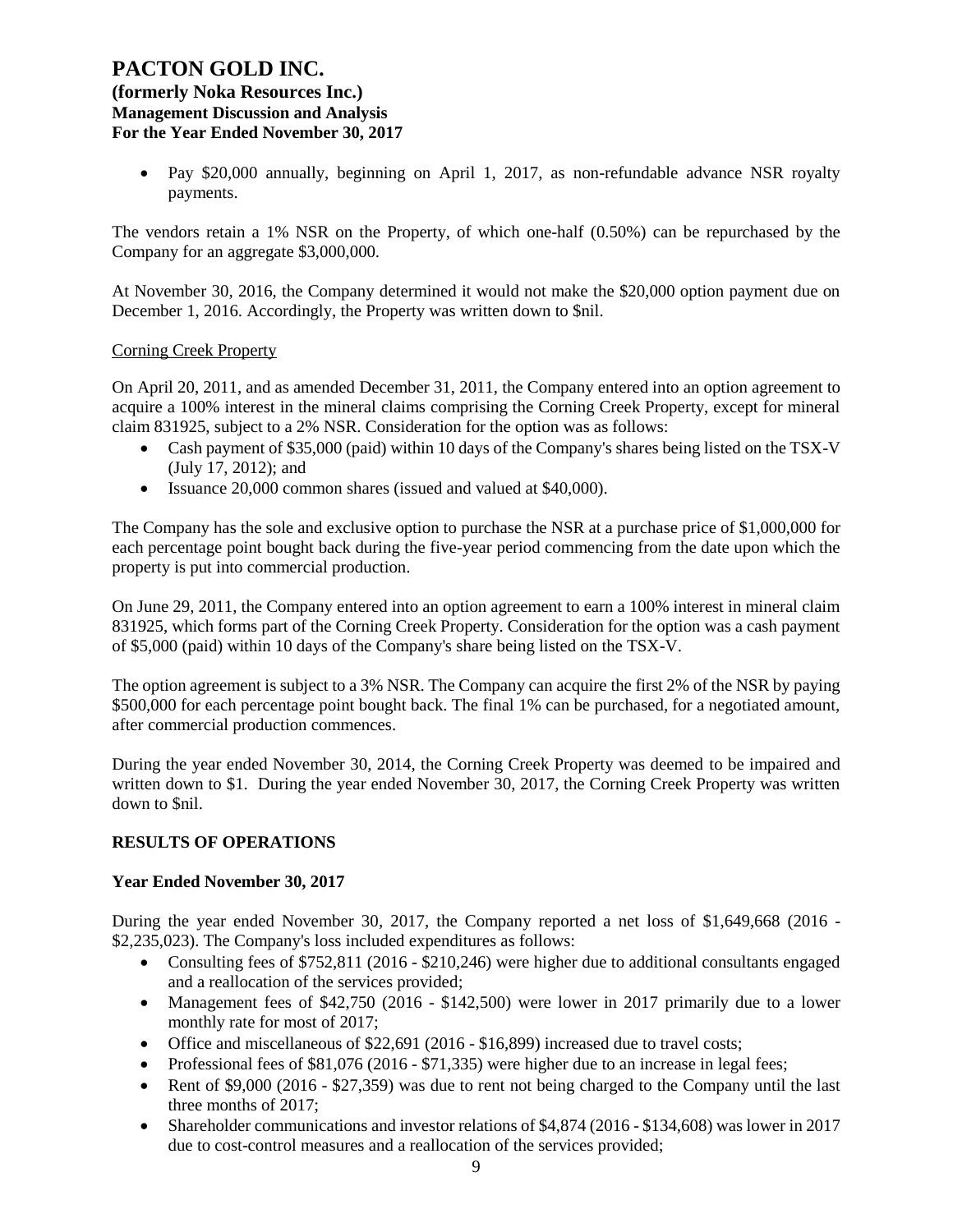**(formerly Noka Resources Inc.) Management Discussion and Analysis For the Year Ended November 30, 2017**

- Share-based payments of \$300,629 (2016 \$341,127) was due to fewer options granted but at a slightly higher Black-Scholes fair value in 2017;
- Transfer agent and filing fees of \$64,632 (2016 \$28,698) were higher in 2017 due to additional filings required in 2017;
- Impairment of exploration and evaluation assets of \$362,269 (2016 \$1,260,903) reflects the impairment of the Birch, Duxbury and Corning Creek properties in 2017 and the Columbus, Lincoln, Carpenter Lake and Lodge Pole properties in 2016; and
- Loss on settlement of accounts payable of \$7,857 (2016 \$nil) was due to the value of the common shares issued on the date of grant exceeding the value of the accounts payable settled.

## **Three Months Ended November 30, 2017**

During the three months ended November 30, 2017, the Company reported a net loss of \$792,808 (2016 - \$1,536,626). The Company's loss included expenditures as follows:

- Consulting fees of \$230,000 (2016 \$15,000) were higher due to additional consultants engaged and a reallocation of the services provided;
- Management fees of \$22,500 (2016 \$7,500) were higher in 2017 as the monthly rate for the CEO fees was higher in Q4 2017 than in Q4 2016;
- Office and miscellaneous of \$19,525 (2016 \$689) increased due to travel expenditures;
- Professional fees of \$44,688 (2016 \$19,860) were higher due to an increase in accounting fees and legal fees;
- Rent of \$9,000 (2016 \$7,518) increased due to a different office location with slightly higher monthly rent;
- Shareholder communications and investor relations of \$1,802 (2016 \$5,033) was lower in 2017 due to a reallocation of the services provided;
- Share-based payments of \$75,210 (2016 \$218,394) was due to fewer options granted at a similar Black-Scholes fair value in 2017;
- Transfer agent and filing fees of \$27,544 (2016 \$1,392) were higher in 2017 due to additional filings required in 2017; and
- Impairment of exploration and evaluation assets of \$362,269 (2016 \$1,260,903) reflects the impairment of the Birch, Duxbury and Corning Creek properties in 2017 and the Columbus, Lincoln, Carpenter Lake and Lodge Pole properties in 2016.

## **SELECTED ANNUAL INFORMATION**

**(\$000s, except loss per share)**

|                                  | November 30,             | November 30, | November 30, |
|----------------------------------|--------------------------|--------------|--------------|
|                                  | 2017                     | 2016         | 2015         |
|                                  |                          |              |              |
| Revenue                          | $\overline{\phantom{0}}$ |              |              |
| Net Loss                         | (1,650)                  | (2,235)      | (3,160)      |
| Basic and Diluted Loss Per Share | (0.03)                   | (0.07)       | (0.19)       |
| <b>Total Assets</b>              | 1,837                    | 505          | 1,295        |
| Long-Term Debt                   | $\overline{\phantom{a}}$ | -            |              |
| Dividends                        | $\overline{\phantom{a}}$ |              |              |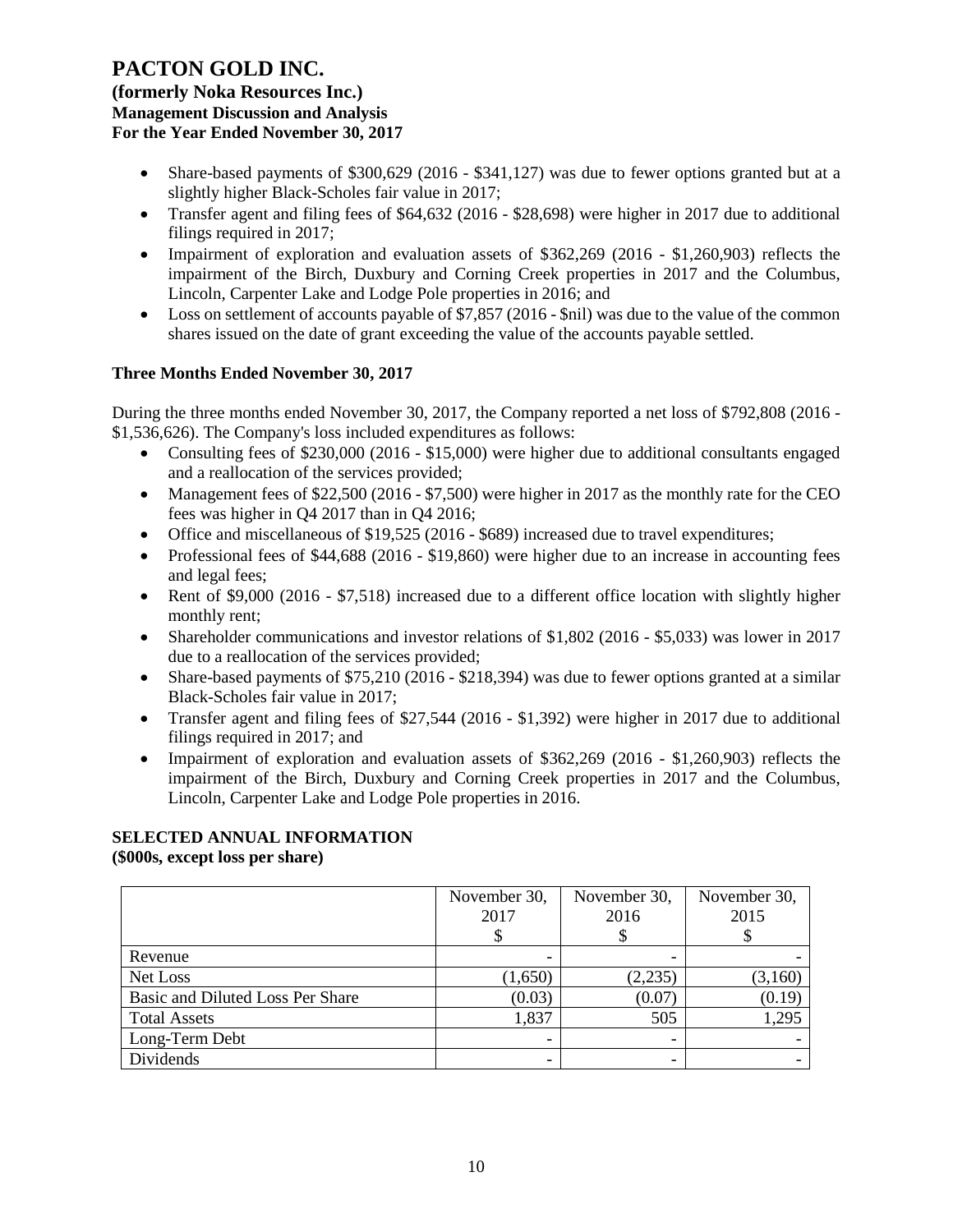**(formerly Noka Resources Inc.) Management Discussion and Analysis For the Year Ended November 30, 2017**

## **SUMMARY OF QUARTERLY RESULTS (\$000s, except earnings per share)**

Results for the eight most recently completed quarters are summarized as follows:

| For the Periods Ending | November 30,<br>2017 | August 31,<br>2017 | May 31,<br>2017 | February 28,<br>2017 |
|------------------------|----------------------|--------------------|-----------------|----------------------|
|                        |                      |                    |                 |                      |
| Net loss               | (793)                | (319)              | (503)           | (35)                 |
| Loss per share         | 0.01                 | $\rm 0.01$         | 0.01            | 0.00                 |

| For the Periods Ending | November 30,<br>2016 | August 31,<br>2016 | May 31,<br>2016 | February 29,<br>2016 |
|------------------------|----------------------|--------------------|-----------------|----------------------|
| Net loss               | 1,537                | (273)              | (257            | 168                  |
| Loss per share         | 0.04                 | 0.01               | 0.01            | 0.01                 |

# **LIQUIDITY AND CAPITAL RESOURCES**

The Company had cash of \$121,526 and a working capital deficiency of \$994,254 at November 30, 2017, compared to \$20,142 of cash and \$251,359 of working capital deficiency at November 30, 2016.

The Company's accounts payable and accrued liabilities at November 30, 2017 were \$1,217,268 (2016 - \$260,041) and the Company had loan payable of \$nil (2016 - \$14,000). The loan payable was due to a shareholder of the Company and was unsecured and without interest or stated terms of repayment.

The Company has taken the following measures to address working capital concerns during the 2017 fiscal year (as of the date of this MD&A):

- On December 29, 2016, the Company closed a private placement and issued 4,100,000 flowthrough common shares at a price of \$0.05 per share for gross proceeds of \$205,000;
- On March 23, 2017, the Company also settled accounts payable of \$27,500 by issuing 392,857 common shares of the Company;
- The Company has received \$108,550 on the exercise of 1,108,000 stock options;
- The Company has received \$102,720 on the exercise of 428,000 warrants;
- The Company has received \$20,630 on the exercise of 171,920 agent warrants; and
- On April 18, 2017, the Company closed a private placement and issued 7,228,571 common shares at a price of \$0.07 per share for gross proceeds of \$506,000.

The Company will need to obtain additional financing in 2018 for working capital purposes and to continue exploration on its exploration and evaluation assets.

## **EVENTS SUBSEQUENT TO NOVEMBER 30, 2017**

- a) On January 25, 2018, the Company issued 1,300,000 common shares as part of the option agreement on the Tully West Gold Property.
- b) On February 26, 2018, the Company announced it has entered into a Letter of Intent ("LOI") to acquire 100% of the issued and outstanding shares of CTTR Gold Pty Ltd. ("CTTR"), an Australian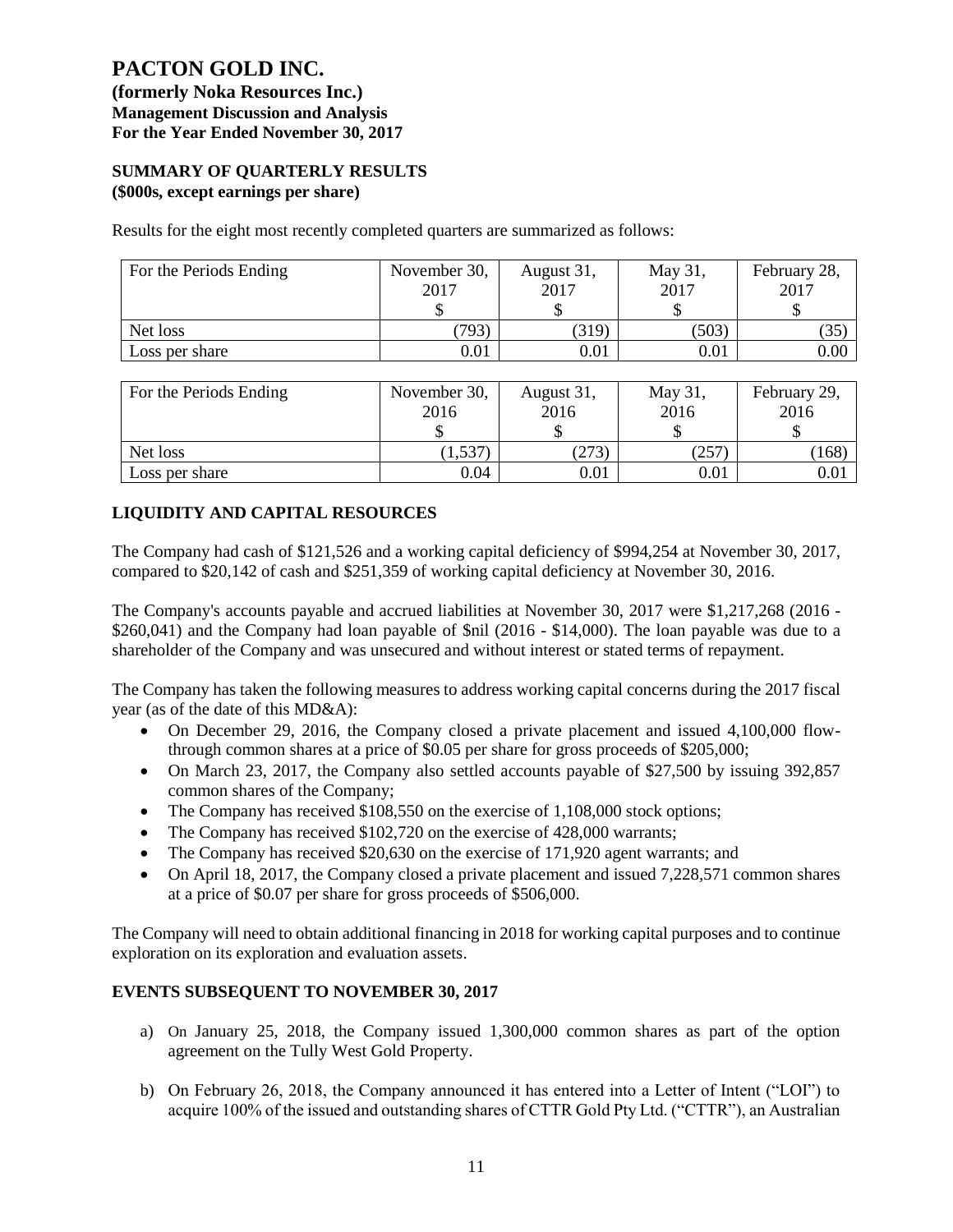## **(formerly Noka Resources Inc.) Management Discussion and Analysis For the Year Ended November 30, 2017**

proprietary limited company. CTTR holds applications to nine tenement licenses for a mineral property group in the Pilbara Region of Western Australia.

Under the terms of the LOI, Pacton can acquire 100% of the issued and outstanding shares of CTTR by:

- Paying a \$25,000 non-refundable deposit (paid);
- Paying \$75,000 and issuing 916,666 common shares of the Company and 458,333 share purchase warrants, each warrant exercisable into one additional common share of the Company for a period of 18 months from the date of issue at a price of \$0.45, upon acceptance of the transaction by the TSX-V; and
- Paying \$50,000 and issuing 416,666 common shares of the Company and 208,333 share purchase warrants, each warrant exercisable into one additional common share of the Company for a period of 18 months from the date of issue at a price to be determined at the date of grant, upon the grant of at least six exploration licenses.

A finder's fee will be payable in respect of the transaction.

At March 23, 2018, approval of the transaction from the TSX-V was pending.

- c) On March 21, 2018 the Company settled accounts payable of \$550,000 by issuing 1,833,333 common shares of the Company.
- d) Subsequent to November 30, 2017, the Company received \$81,400 on the exercise of 919,000 stock options, \$13,509 on the exercise of 112,574 agent warrants and \$300,000 on the exercise of 1,250,000 warrants

## **TRANSACTIONS WITH RELATED PARTIES**

These amounts of key management compensation are included in the amounts shown on the statements of comprehensive loss and were incurred in the normal course of operations:

|                                                | <b>Year Ended</b><br><b>November 30, 2017</b> |        | <b>Year Ended</b><br><b>November 30, 2016</b> |         |
|------------------------------------------------|-----------------------------------------------|--------|-----------------------------------------------|---------|
| Short-term compensation (professional fees and |                                               |        |                                               |         |
| management fees)                               |                                               | 95.250 |                                               | 195,500 |

Short-term compensation was paid or accrued as follows:

- \$67,500 in management fees to a private company controlled by the CEO (2016 \$142,500);
- \$52,500 in professional fees to a private company in which the CFO is a director (2016 \$29,000); and
- \$nil in consulting fees to a director (2016 \$24,000).

Transactions with related parties are included in the amounts shown on the statements of comprehensive loss: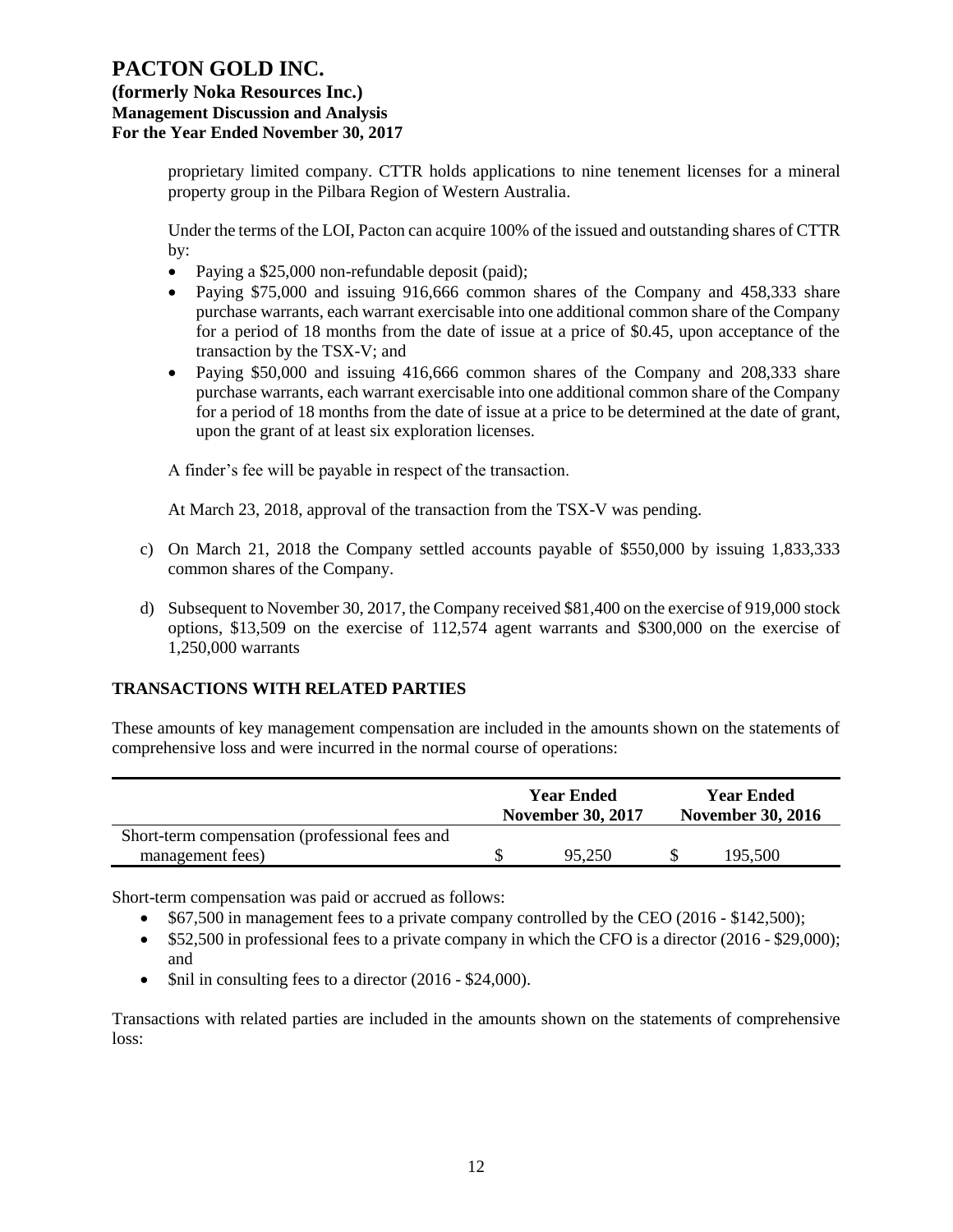## **(formerly Noka Resources Inc.) Management Discussion and Analysis For the Year Ended November 30, 2017**

|                                                | <b>Year Ended</b><br><b>November 30, 2017</b> | <b>Year Ended</b><br><b>November 30, 2016</b> |
|------------------------------------------------|-----------------------------------------------|-----------------------------------------------|
| Related company with a common officer (rent)   | 9,000                                         |                                               |
| Director of the company (geological fees)      | 40,500                                        |                                               |
| Director of the company (share-based payments) | 16,010                                        |                                               |

As at November 30, 2017, the Company has outstanding amounts payable to current and former officers and directors of the Company of \$61,375 (2016 - \$71,388) for outstanding fees and expenses. The amounts payable are non-interest-bearing, uncollateralized and are repayable on demand.

As at November 30, 2017, the Company had payables of \$9,585 (2016 - \$12,779) related to shared administrative expenses with a company related by common officers and directors.

### **COMMITMENTS**

The Company is obligated to make certain payments and issue shares in connection with the acquisition of its exploration and evaluation assets.

### **OFF-BALANCE SHEET ARRANGEMENTS**

The Company has not entered into any off-balance sheet arrangements.

#### **FINANCIAL INSTRUMENTS**

Financial instruments are agreements between two parties that result in promises to pay or receive cash or equity instruments. The Company classifies its financial instruments as follows: cash is classified as financial assets at fair value through profit or loss; receivables, as loans and receivables; and accounts payable and accrued liabilities and loan payable, as other financial liabilities, which are measured at amortized cost. The carrying values of these instruments approximate their fair values due to their short term to maturity.

The following table sets forth the Company's financial assets measured at fair value by levels within the fair value hierarchy:

| <b>November 30, 2017</b> | <b>Level 1</b> | <b>Level 2</b>                | Level 3                              | <b>Total</b> |
|--------------------------|----------------|-------------------------------|--------------------------------------|--------------|
| Cash                     | \$121,526      | S<br>$\overline{\phantom{0}}$ | <b>S</b><br>$\overline{\phantom{a}}$ | \$121,526    |
| <b>November 30, 2016</b> | <b>Level 1</b> | <b>Level 2</b>                | Level 3                              | <b>Total</b> |
| Cash                     | 20,142         | $\overline{\phantom{a}}$      |                                      | 20,142       |

The Company has exposure to the following risks from its use of financial instruments:

- Credit risk;
- Liquidity risk; and
- Market risk.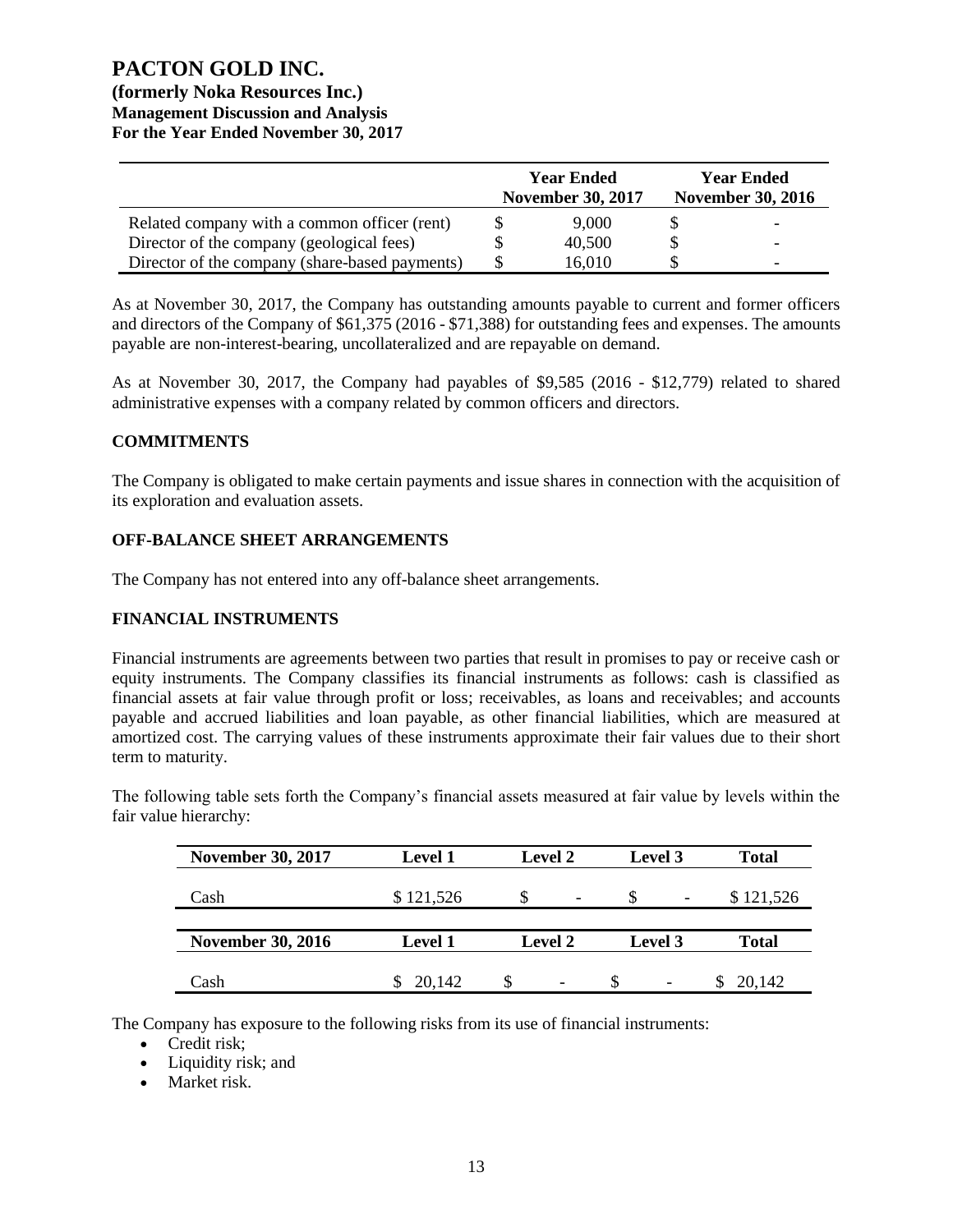### Credit risk

Credit risk is the risk that one party to a financial instrument will cause a financial loss for the other party by failing to discharge an obligation. The Company manages credit risk, in respect of cash, by placing it at major Canadian financial institutions. The Company has minimal credit risk.

#### Liquidity risk

Liquidity risk is the risk that the Company will not be able to meet its financial obligations as they fall due. The Company's approach to managing liquidity is to ensure, as far as possible, that it will always have sufficient liquid funds to meet its liabilities when due, under both normal and stressed conditions, without incurring unacceptable losses or risking damage to the Company's reputation. The contractual financial liabilities of the Company as of November 30, 2017 equal \$1,217,268 (2016 - \$274,041). All of the liabilities presented as accounts payable and accrued liabilities are due within 30 days of November 30, 2017. The cash available is not sufficient to meet the Company's financial obligations at year-end.

#### Market risk

Market risk is the risk that changes in market prices, such as foreign exchange rates and interest rates, will affect the Company's income or the value of its holdings of financial instruments. The objective of market risk management is to manage and control market risk exposures within acceptable parameters, while optimizing the return on capital.

- *i) Currency risk* The Company has no funds held in a foreign currency, and as a result is not exposed to significant currency risk on its financial instruments at year-end.
- *ii) Interest rate risk –* Interest rate risk is the risk that future cash flows will fluctuate as a result of changes in market interest rates. Interest earned on cash is at nominal interest rates, and therefore, the Company does not consider interest rate risk to be significant. The Company has no interest-bearing financial liabilities.
- *iii) Other price risk –* Other price risk is the risk that the fair value or future cash flows of a financial instrument will fluctuate due to changes in market prices, other than those arising from interest rate risk. The Company is not exposed to significant other price risk.

#### Capital management

The Company considers its capital to be comprised of shareholders' equity.

The Company manages the capital structure and makes adjustments to it in light of changes in economic conditions and the risk characteristics of the underlying assets. To maintain or adjust the capital structure, the Company may attempt to issue new shares. Although the Company has been successful at raising funds in the past through the issuance of capital stock, it is uncertain whether it will continue this method of financing due to the current difficult market conditions.

In order to facilitate the management of its capital requirements, the Company prepares expenditure budgets that are updated as necessary depending on various factors, including successful capital deployment and general industry conditions.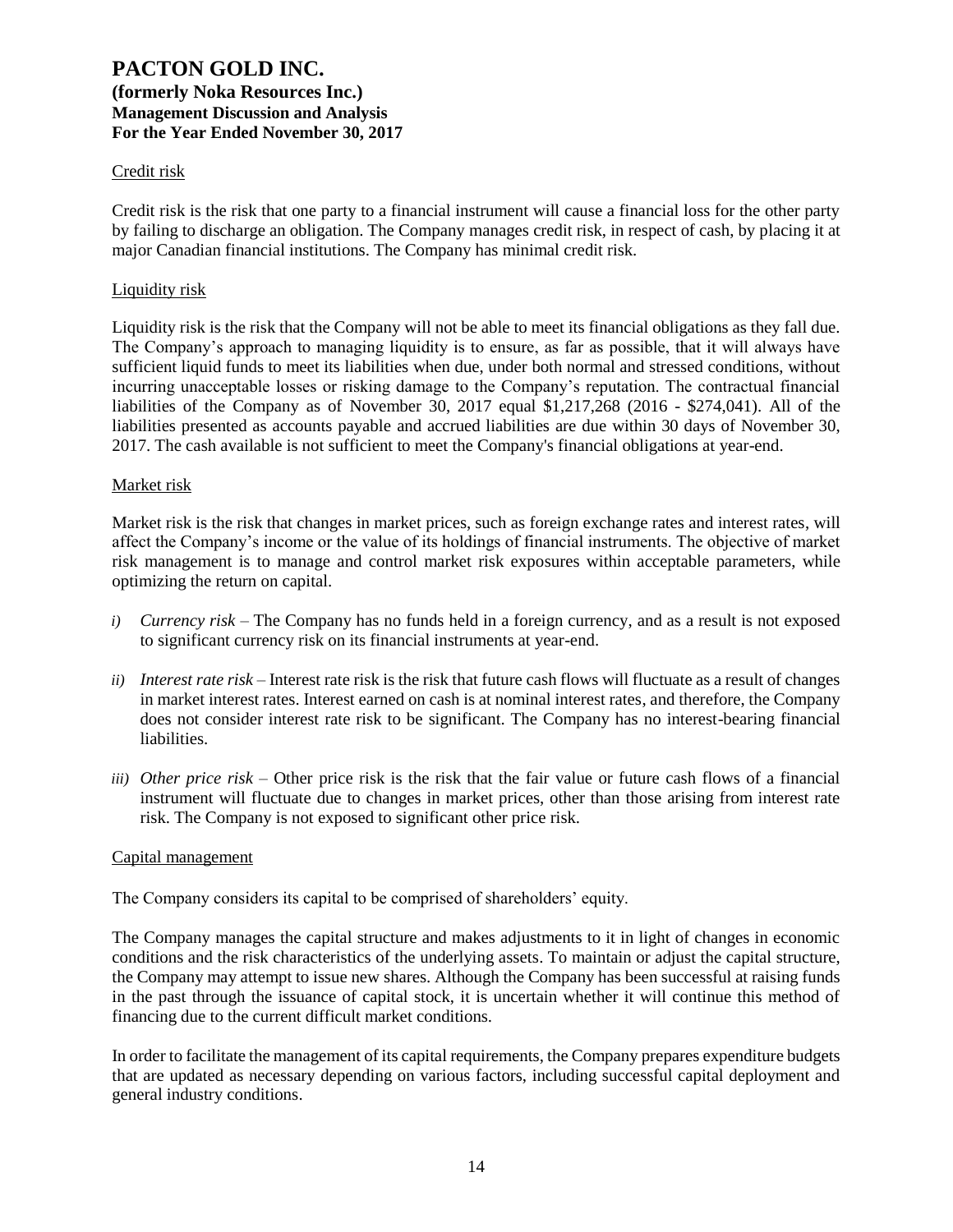Management reviews the capital structure on a regular basis to ensure that the above objectives are met. There have been no changes to the Company's approach to capital management during the year ended November 30, 2017. The Company is not subject to externally imposed capital requirements.

### **RISKS**

The Company, and the securities of the Company, should be considered a highly speculative investment. The following risk factors should be given special consideration when evaluating an investment in any of the Company's securities.

There are a number of outstanding securities and agreements pursuant to which common shares of the Company may be issued in the future. This will result in further dilution to the Company's shareholders.

The Company has a very limited history of operations, is in the early stage of development and has received no revenues other than insignificant interest revenues following its transition to a mineral exploration and development company. As such, the Company is subject to many risks common to such enterprises. There can be no assurance that the Company will be able to obtain adequate financing in the future or, if available, that the terms of such financing will be favourable. The Company does not anticipate paying any dividends in the near future.

Although the Company has taken steps to verify the title to mineral properties in which it has acquired an interest, no assurance whatsoever can be given that the Company's interests may not be challenged by third parties. If challenged, and if the challenge is sustained, it will have an adverse effect on the business of the Company. Title to mineral properties may be subject to unregistered prior agreements or transfers and may also be affected by undetected defects or the rights of indigenous peoples.

Environmental legislation is becoming increasingly stringent and costs and expenses of regulatory compliance are increasing. The impact of new and future environmental legislation on the Company's operations may cause additional expenses and restrictions. If the restrictions adversely affect the scope of exploration and development on the mineral properties, the potential for production on the properties may be diminished or negated.

The exploration of mineral properties involves significant risks, which even experience, knowledge and careful evaluation may not be able to avoid. The price of metals has fluctuated widely, particularly in recent years, as it is affected by numerous factors that are beyond the Company's control, including international economic and political trends, expectations of inflation or deflation, currency exchange fluctuations, interest rate fluctuations, global or regional consumptive patterns, speculative activities and increased production due to new extraction methods. The effect of these factors on the price of metals, and therefore the economic viability of the Company's interests in the mineral properties cannot be accurately predicted. Furthermore, changing conditions in the financial markets, and Canadian income tax legislation may have a direct impact on the Company's ability to raise funds for exploration expenditures. A drop in the availability of equity financings will likely impede spending. As a result of all these significant risks, it is quite possible that the Company may lose its investments in the Company's mineral property interests.

## **CRITICAL ACCOUNTING ESTIMATES**

The Company makes estimates and assumptions about the future that affect the reported amounts of assets and liabilities. Estimates and judgments are continually evaluated based on historical experience and other factors, including expectations of future events that are believed to be reasonable under the circumstances. In the future, actual experience may differ from these estimates and assumptions.